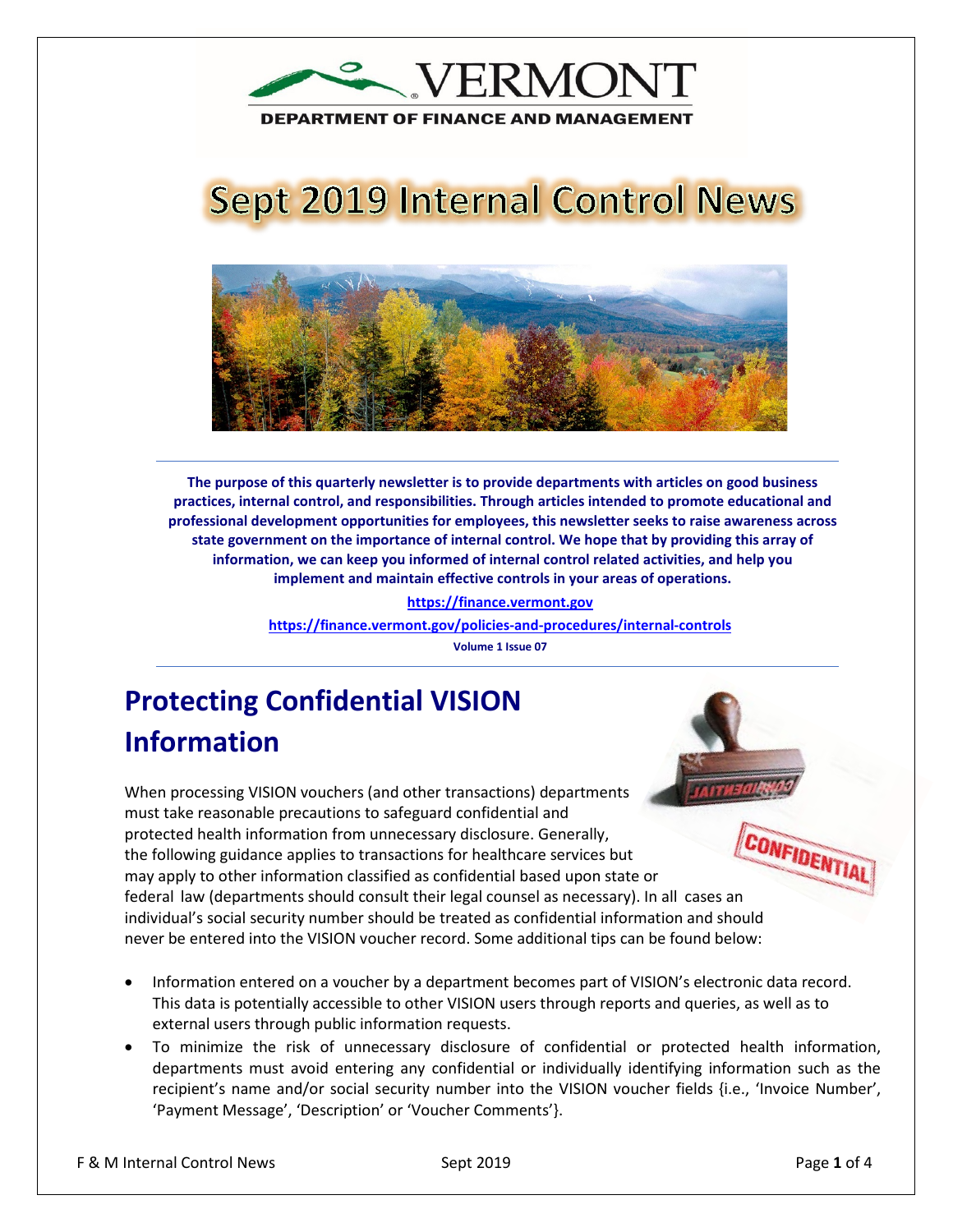- If the healthcare provider uses the recipient's name and/or SS# as an "invoice number", the department should contact the provider to discuss an alternative method.
- Remember this guidance applies to confidential or protected health information. For example, including an employee's name in the invoice number field of a VISION voucher for a conference registration would not be considered confidential and is acceptable.

## **Fraud…….Know It to Stop It**

In the fraud triangle – Pressure, Opportunity and Rationalization – opportunity is the only element over which organizations have significant control. Opportunity refers to an individual's ability to commit and conceal fraud within their workplace. Key to fraud prevention and detection is managers must acknowledge

that fraud can happen and develop an understanding of how it could occur within their operating environment. In significant cases, the fraud is most often committed by employees in positions of authority and trust; denial and willful blindness are often contributing factors in the failure to prevent or timely detect the fraudulent activity. "Trust is an emotion, not an internal control." The following are some examples of routine business activities that could be a source of how fraud is perpetrated. It's not necessary (or efficient) to be overly



suspicious of every transaction, in most instances maintaining effective separation of duties is the best control to reduce the risk and thwart these opportunities from being exploited. Remember many of these are warning signs only, possibly worthy of further investigation or additional controls, but alone may not prove anything:

- Tips / Complaints: From employees, customers, vendors, etc., are typically the most common source of fraud detection.
- Voids: Legitimate sales transactions are voided in order to divert the cash proceeds for personal use.
- Credit Memos: Used to cover the theft of cash by issuing credit memos to phony customers.
- Accounts Receivable Write-Offs or Adjustments: Used to conceal and divert customer payments for personal use.
- Stale or Increasing Reconciling Items: Stolen deposits or bogus checks are frequently not removed from bank reconciliations.
- Billing Schemes: Payments to suspicious or unknown vendors could indicate invoices processed for fictitious goods & services or personal purchases.
- Unusual or Unjustified Contractor / Vendor Selection: Examine atypical situations for possible conflict-of-interest (e.g., related party), kickbacks, or bribes.
- Purchase Returns: Items (supplies, equipment, etc.) legitimately purchased or reimbursed with State funds are returned to the seller for a cash refund (or credit) for the personal benefit of the perpetrator.
- ACH Transfers: Bank account information for electronic payments (vendors, employees) is altered to divert payments to improper accounts.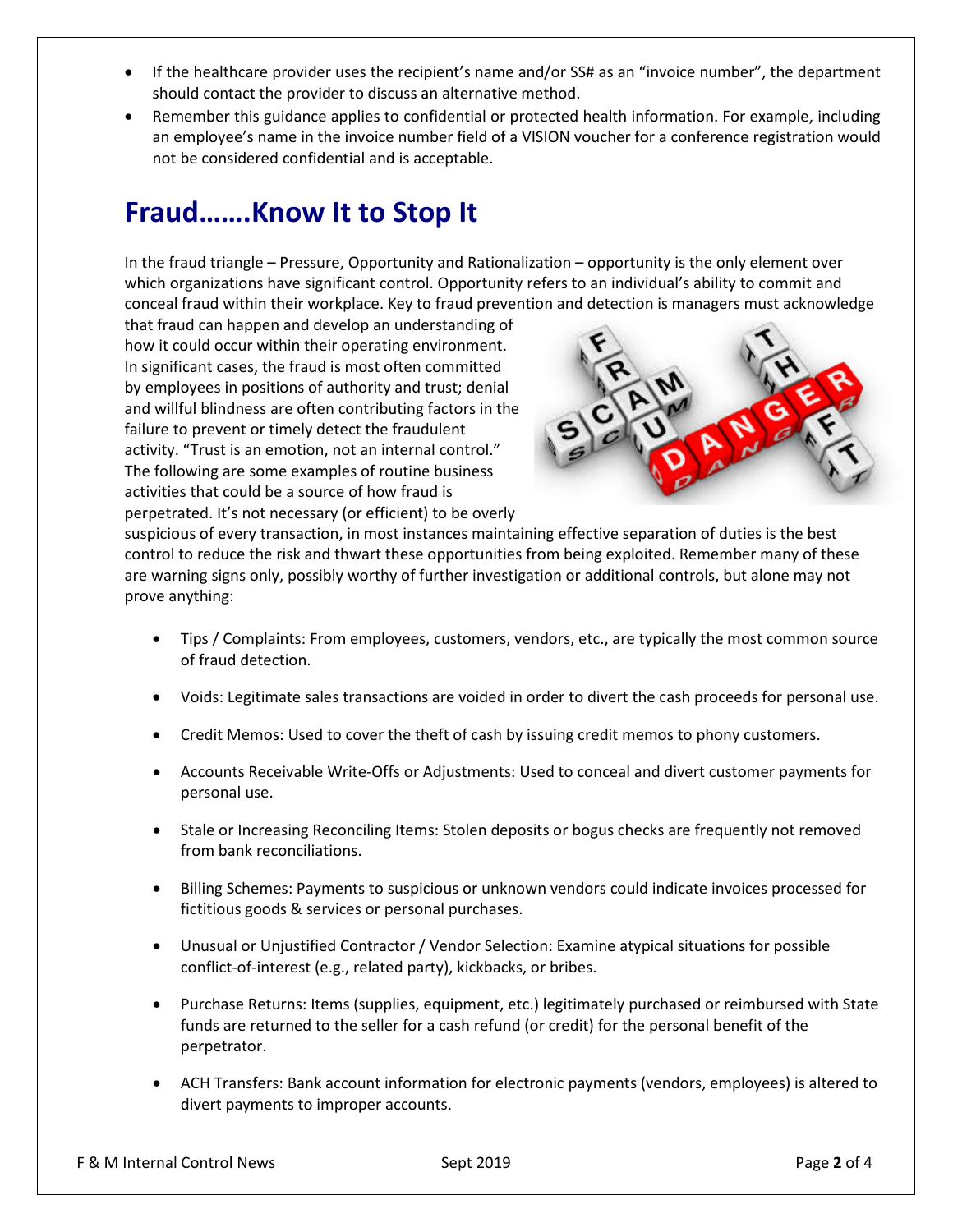## **Fraud…….continued**

- Inventory Shortage: Based on experience some normal shrinkage may be expected but excessive shrinkage could indicate fraud or theft.
- Ledgers Out-of-Balance: Examples include…payments posted to customer accounts don't balance to cash receipts & deposits; physical inventory of fixed assets doesn't match control listing of assets.
- Overtime: Claiming overtime on the timesheet for hours not worked.
- Expense Reports: Claiming reimbursement for fictitious, inflated or personal expenses.
- P-Card: Used to pay for personal expenses or unauthorized purchases.
- Third-Party Reimbursements: Duplicate payment where the State and a third-party both pay and / or reimburse an employee for the same expense.
- Ghost Employees: Fictitious employees used to generate bogus paychecks.

## **Internal Control – An Updated Guide for Managers 2.0**

The Finance and Management team has updated the latest guide to assist new and existing Agency Managers on the components of *Internal Control for Managers*. Please consider utilizing this guide to enhance your department's knowledge and understanding of Internal Control Standards. *A special "Thank You" from F & M to Brenda Buker, Operations and Internal Controls Manager at the Department of Public Safety. Brenda did a great job in assisting us with updating this Guide.* The updated guide is located here: [https://finance.vermont.gov/policies-and-procedures/internal-controls.](https://finance.vermont.gov/policies-and-procedures/internal-controls)



Please contact Jeff Montgomery at [Jeffrey.Montgomery@vermont.gov](mailto:Jeffrey.Montgomery@vermont.gov) if you have any questions.